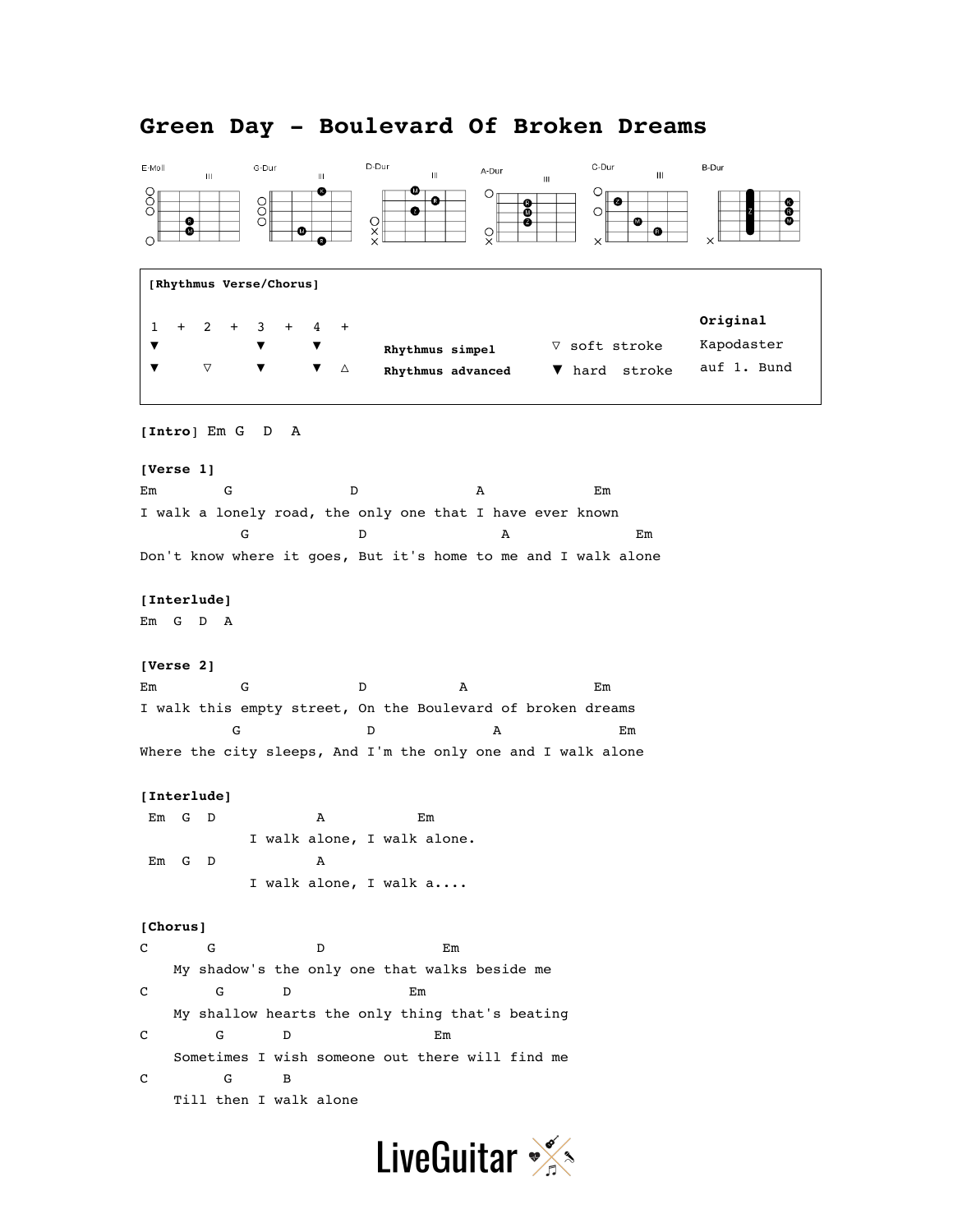## **[Interlude]**

Em G D A Ah-Ah Ah-Ah Ah-Ah Ahhh-Ah Em G D A haaa-ah Ah-Ah Ah-Ah Ah-Ah

### **[Verse 3]**

Em G I'm walking down the line D A Em That divides me somewhere in my mind G D On the border line of the edge A And where I walk alone

#### **[Interlude]**

Em G D A

## **[Verse 4]**

Em G Read between the lines D A Em What's fucked up and everything's all right G D A Check my vital signs, to know I'm still alive

And I walk alone

### **[Interlude]**

Em G D A Em I walk alone, I walk alone. Em G D A I walk alone, I walk a....

#### **[Chorus]**

C G D Em My shadow's the only one that walks beside me C G D Em My shallow hearts the only thing that's beating C G D Em Sometimes I wish someone out there will find me C G B Till then I walk alone